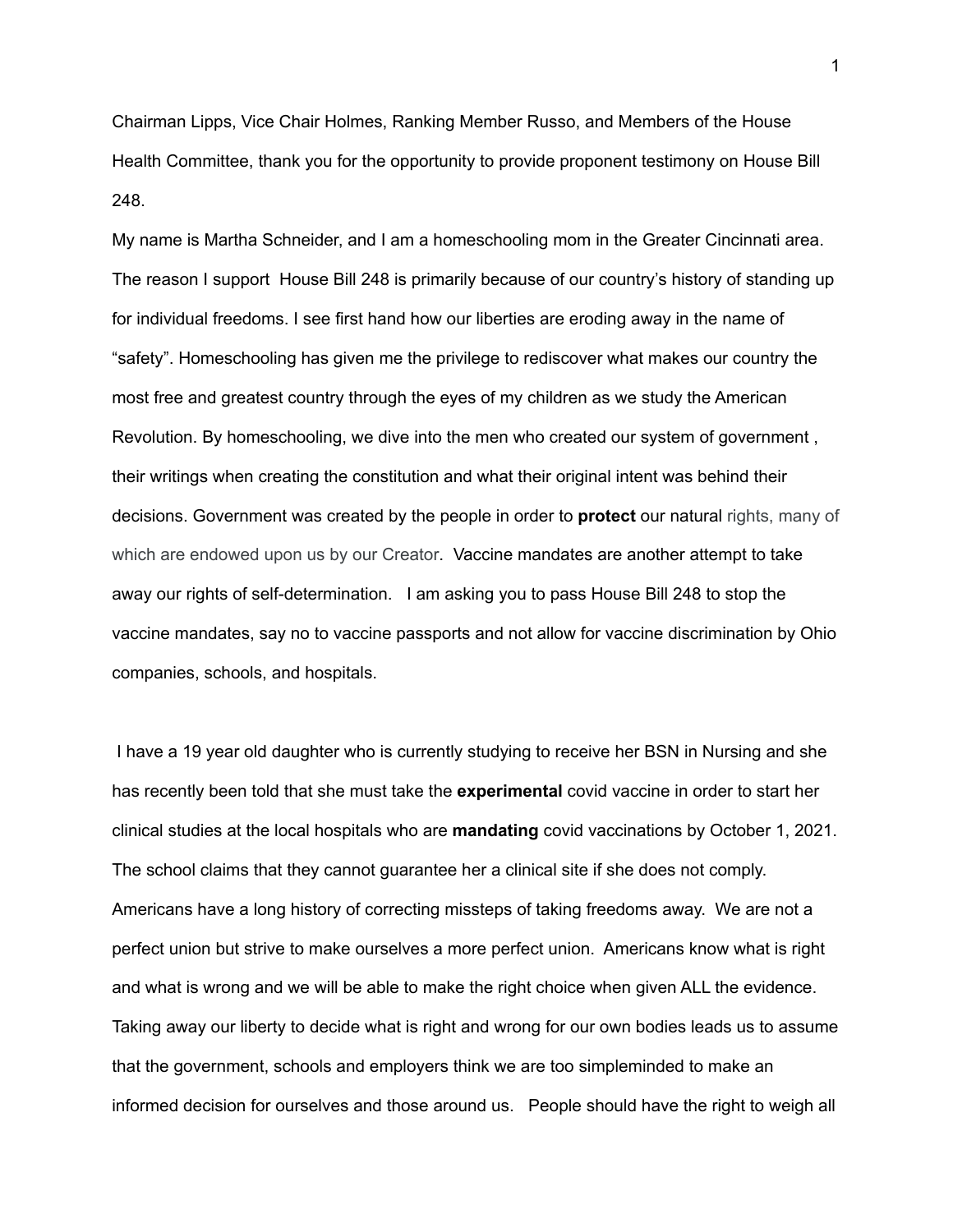the risks and benefits of taking a vaccine with their doctor privately. Vaccines should be an individual choice, not a mandate by others.

There is growing evidence that the current vaccines are largely ineffective at stopping the spread of the coronavirus and its variants. Hence, there is now a booster shot arriving this fall, which unfortunately are already being mandated or required in other parts of the world. This assault on personal liberty should not be allowed here in Ohio. According to the Washington University School of Medicine in St. Louis' recent study published, in the journal Nature, on May 24, 2021, shows that even a mild case of natural immunity is much more effective against covid and its variants. 1

Also, as you may be aware, her age group, if she gets covid, has a 99.8% chance of surviving. According to data found on a website from The Heritage Foundation who cited their source as the Centers for Disease Control and Prevention, found that **ONLY .2%** of covid deaths were younger than 25<sup>2</sup>. This publication was updated February 17, 2021. She has a higher chance of dying in a car accident than dying of covid. So since driving a car is more risky, should I no longer allow her to drive in the name of safety? Of course not! She enjoys her freedom to drive to school, work, and other activities. Even though she is aware of the risks associated with the privilege of driving, the benefit of driving herself to activities outweighs the risks. Likewise, if she gets the vaccine, the long term risks or adverse effects are unknown. She would be risking her life on a bet that seems as if it is backed only by the research funded by organizations that profit from her getting the vaccine. We have no information of the long term effects from these experimental vaccines. Because of these possible mandates she would be a human experiment and would have the rest of her life to live with this forced experimental vaccine repercussions

2

<sup>2</sup> <https://datavisualizations.heritage.org/public-health/covid-19-deaths-by-age/>. 1 Immunity to the Coronavirus May Persist for Years, Scientists Find, The New York Times, May 26, 2021.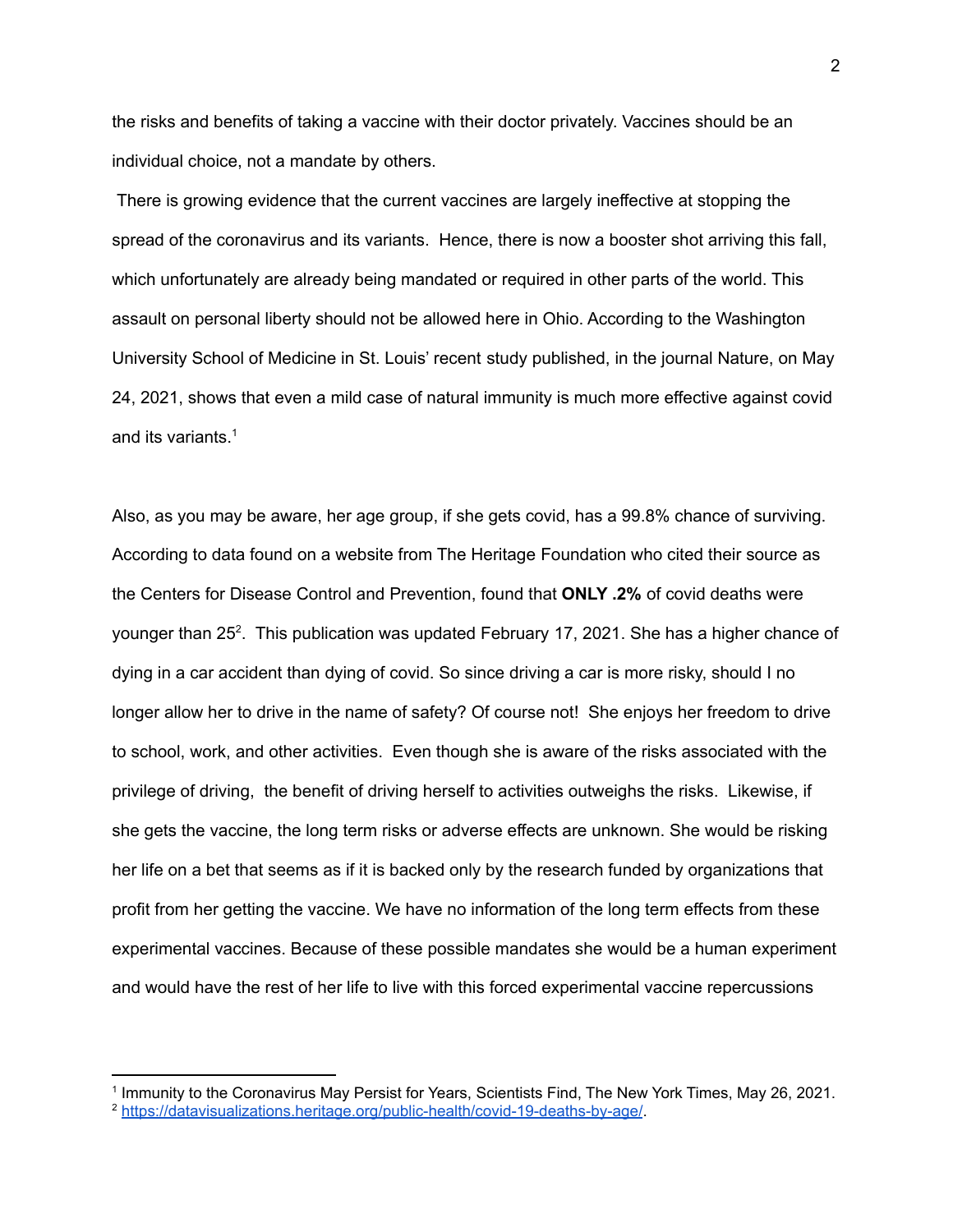(ie. blood clots, fertility problems, spiked T-cells growing uncontrollably causing other issues within her body.) $3,4$ 

Our Creator was good enough to create such an amazing immune system within us already. We do not need to take this vaccine to survive. People need to understand that there is a whole other side of this story that is being drowned out by those with power. Since coronavirus first entered our lives, we have learned so much more about it and how it affects people and who it harms the most. Deaths from the coronavirus have dropped significantly.<sup>5</sup> Experts found several therapies that are effective against it and because of this, we should no longer need this experimental vaccine. Additionally, there are studies such as ScienceNews published on November 21, 2020, that show there are supplements that can help protect our bodies from covid such as Vitamin D, Vitamin C, and Zinc if we find that we are deficient in any of these.<sup>6</sup> I had to personally search out this information because I haven't heard a peep about it from local or national news.

We do **not** consider ourselves to be against vaccinations but we are **PRO** freedom. We just want to make a well informed decision as to what goes into our bodies and why we need it before we take vaccines. We should not be bullied by hospitals or private enterprises. Americans should never be forced to take vaccines under the duress of losing a job which provides for their family's daily needs. This overreach needs to stop. Everytime we give up rights in the name of safety we are giving up our rights of self-government and more of our cherished freedoms. These freedoms which were given to us by our Creator and then fortified

<sup>3</sup> Vaccine Adverse Event Reporting System. https://vaers.hhs.gov

<sup>4</sup> National Vaccine INformation Center. Search the US Government's VAERS Data. https://www,medalerts.org/.

<sup>5</sup> Ohio coronavirus cases and deaths. [https://usafacts.org/visualizations/coronavirus-covid-19-spread-map/state/ohio.](https://usafacts.org/visualizations/coronavirus-covid-19-spread-map/state/ohio) Updated August 17, 2021.

<sup>6</sup> https://www.sciencenews.org/article/coronavirus-covid-19-supplements-vitamins-what-we-know